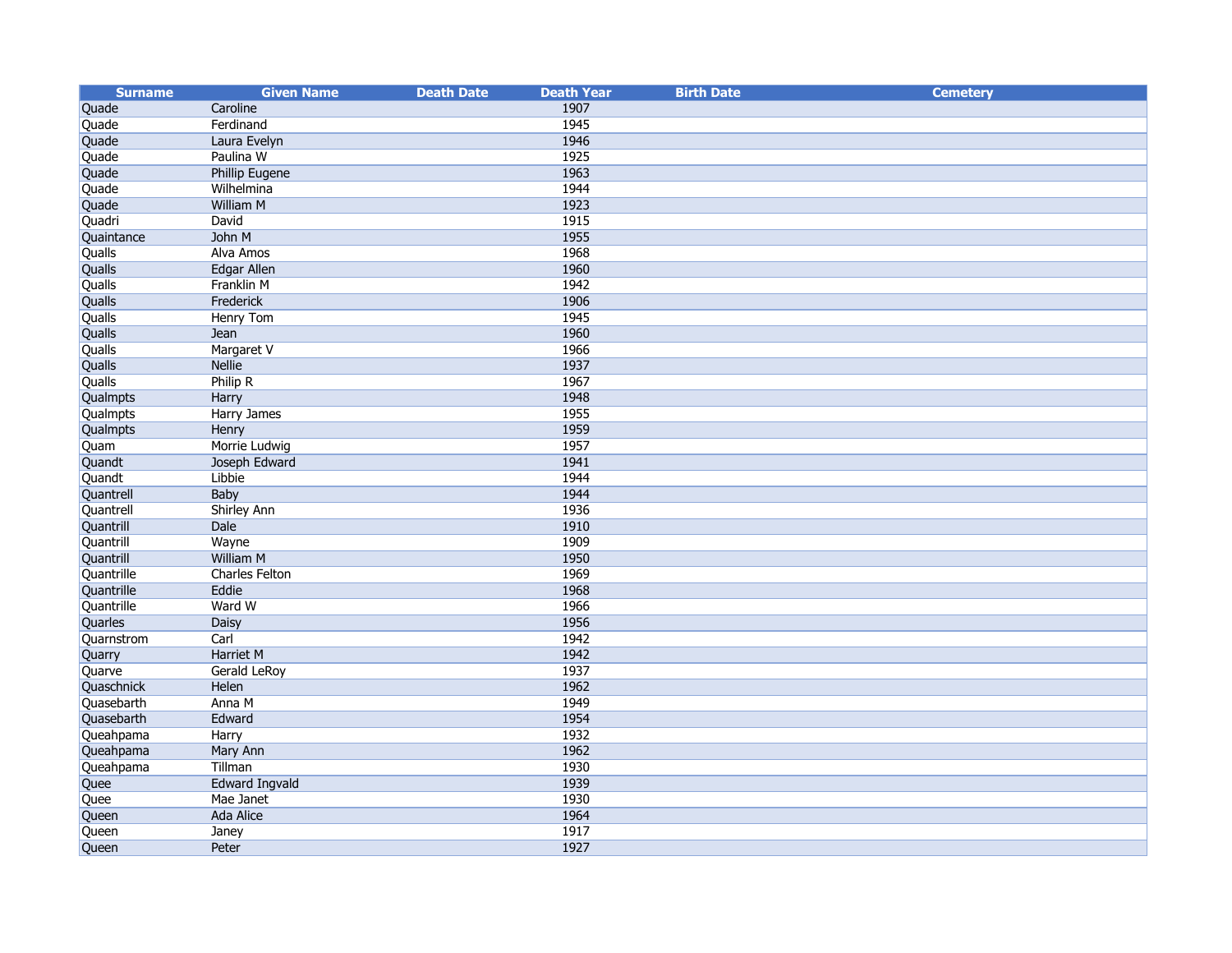| Queen                  | Peter                   | 1942         |             |                             |  |
|------------------------|-------------------------|--------------|-------------|-----------------------------|--|
| Queen                  | Peter (Mrs)             | 1918         |             |                             |  |
| Queen                  | Ray K                   | 1966         |             |                             |  |
| Queer                  | Ira W                   | 1939         |             |                             |  |
| Queer                  | <b>William Henry</b>    | 1935         |             |                             |  |
| Quesenberry            | PJ                      | 1946         |             |                             |  |
| Quesenberry            | Samaria C               | 1918         |             |                             |  |
| Quesinberry            | Denny E                 | 1962         |             |                             |  |
| Quesinberry            | Elizabeth               | 1968         |             |                             |  |
| Quesnell               | Clara                   | 1918         |             |                             |  |
| Quesnell               | Clara Marie             | 1962         |             |                             |  |
| Quesnell               | Louis                   | 1960         |             |                             |  |
| Quesnell               | Marie                   | 1965         |             |                             |  |
| Quesnell               | Michel                  | 1938         |             |                             |  |
| Quesnell               | Vitaline                | 1928         |             |                             |  |
| Quest                  | <b>Belle</b>            | 1936         |             |                             |  |
| Quest                  | John M                  | 1942         |             |                             |  |
| Quest                  | John Monroe             | 1940         |             |                             |  |
| Quick                  | Arla                    | 1951         |             |                             |  |
| Quick                  | Baby                    | 1924         |             |                             |  |
| Quick                  | Baby                    | 1927         |             |                             |  |
| Quick                  | Carla Alida             | 1968         |             |                             |  |
| Quick                  | Emma                    | 1909         |             |                             |  |
| Quick                  | Floyd W                 | 1950         |             |                             |  |
|                        |                         |              |             |                             |  |
|                        | Gale Leroy              | 1906         |             |                             |  |
| Quick                  |                         | 8/2/1938     | 23 Dec 1878 |                             |  |
| Quick                  | Mary E<br>Raymond Leroy | 1929         |             | Tahoma Cemetery, Yakima, WA |  |
| Quick                  | William C               | 1968         |             |                             |  |
| Quick<br>Quick         | <b>William M</b>        | 1960         |             |                             |  |
|                        | Kittie O                | 1958         |             |                             |  |
| Quigley                | <b>Robert George</b>    | 1966         |             |                             |  |
| QUigley                | <b>Anthony White</b>    | 1969         |             |                             |  |
| Quills<br>Quiltanenock | Sarah Mae               | 1969         |             |                             |  |
| Quimby                 | David A                 | 1946         |             |                             |  |
| Quimby                 | Emil G                  | 1950         |             |                             |  |
| Quimby                 | Herbert C               | 1963         |             |                             |  |
| Quimby                 | Margaret C              | 1927         |             |                             |  |
| Quinan                 | Paul                    | 1930         |             |                             |  |
| Quinlan                | Cornelius               | 1919         |             |                             |  |
| Quinlan                | Grace J                 | 1958         |             |                             |  |
|                        | Mary J                  | 1929         |             |                             |  |
| Quinlan<br>Quinlan     | Stephen J               | 1967         |             |                             |  |
| Quinland               | John Patrick            | 1960         |             |                             |  |
| Quinn                  | Baby                    | 1908         |             |                             |  |
| Quinn                  | Baby                    | 1925         |             |                             |  |
| Quinn                  | Carrie                  | 1931         |             |                             |  |
| Quinn                  | Charles L<br>Edward     | 1899<br>1947 |             |                             |  |